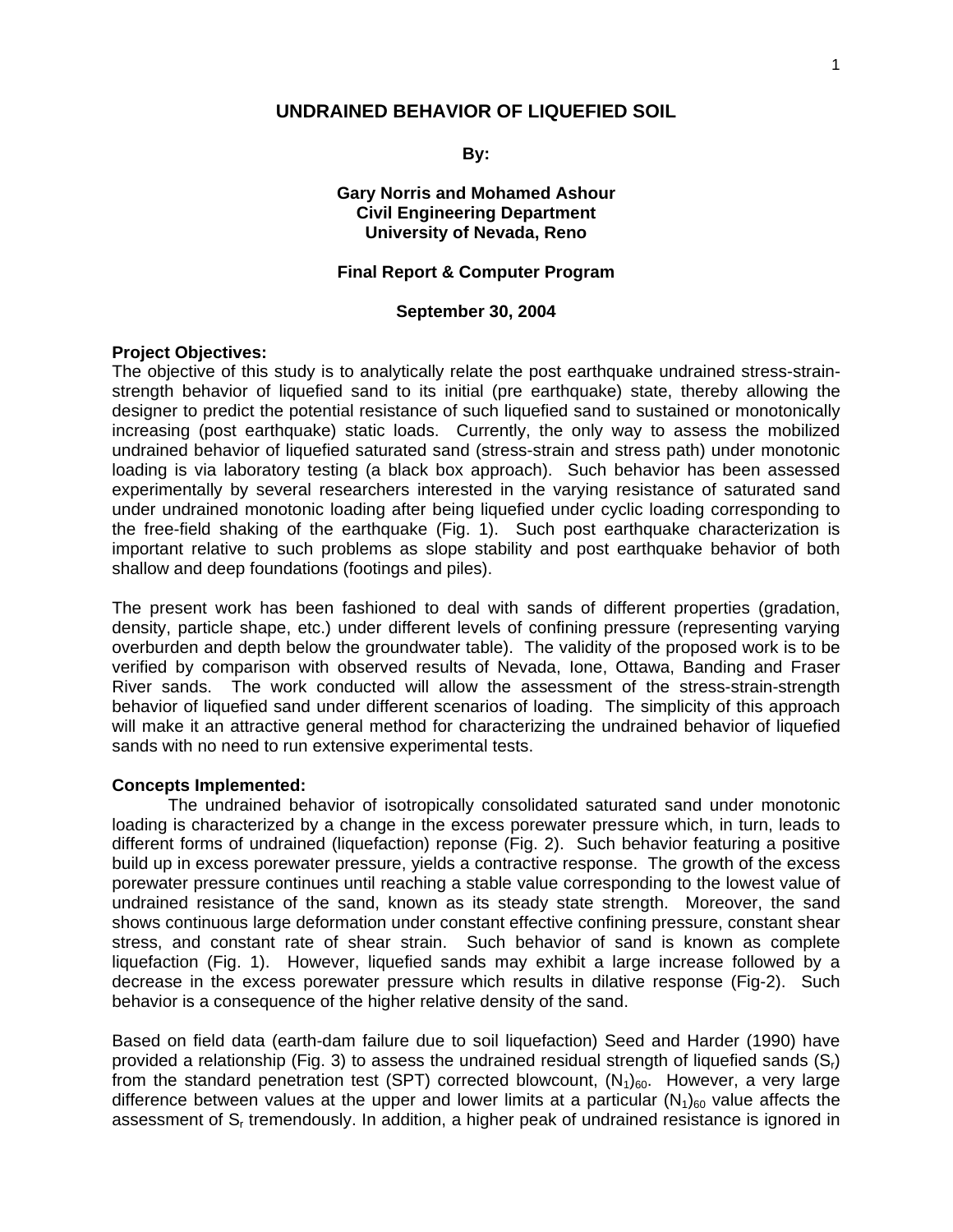the case of the partially liquefied sand, while greater resistance at lower strain is attributed to the sand in the case of complete liquefaction.

The current work has been developed to deal with sands with different particles (well rounded, subrounded, subangular, or angular) under different levels of confining pressure. The validity of the work presented and the equations formulated are verified by several comparisons with observed results of Nevada, Ione, Ottawa, Banding and Fraser River sands. The work conducted allows the assessment of the strength of liquefied soil under different scenarios of loading that simulate axial compression, lateral compression-axial extension or direct shear (Fig. 4) by relating other loading scenarios to the axial compression soil behavior. The simplicity of this approach makes it an attractive general method to characterize the undrained behavior of sands with no need to run extensive experimental tests.

The response of liquefied soil (saturated sand) under undrained conditions is predicted in the current research work based on its drained behavior or effective stress response. As a result, the peak and residual strengths of particular liquefiable soil will be calculated (Fig. 2). The designers always desire the evaluation of the degraded strength of soil due to soil liquefaction under seismic loading. Such liquefied soil resistance is related to the scenario of loading (axial compression, lateral compression-axial extension or direct shear) as seen in Fig. 4.

The current research work is based on the following stages of research:

- 1. Experimental test data using different types of sand to prove the concepts of calculating the undrained behavior of sands from its drained response (Norris et al. 1997).
- 2. The formulation of isotropically consolidated rebounded soil (Ashour and Norris, 1999).
- 3. The formulation of axially drained sheared rebounded soil (Ashour and Norris, 1999).
- 4. The assessment of the excess porewater pressure in saturated sands under seismic (cyclic) loading (Seed, 1979).

The formulation employed in this study is based on extensive experimental work performed on different kinds of sands (published in the literature or performed at UNR lab). Only soils that tend to decrease in volume during shear, i.e. contractive soils, suffer the loss of shear resistance that results in liquefaction. However, even contractive soils are not susceptible to liquefaction unless the driving shear stresses are large enough. Soils that tend to exhibit a net increase in volume due to the imposed shear stresses, i.e. dilative soils, are not susceptible to liquefaction because their undrained strength is equal to or greater than their drained strength. It is known that liquefaction may occur in silts, and quick clays as well as sands and silty sands.

The evaluation of the deviatoric stress - axial strain or shear stress – shear strain response of liquefiable soil provides the designer with the resistance and strain of soil according to the mechanism of soil failure or loading scenario as observed with laterally and axially loaded piles (i.e. the p-y and t-z curves), bridge abutments, slope stability, soil lateral spreading and shallow foundations.

# **Tasks and Activities Accomplished:**

• **Task 1:** 

Analyze laboratory test data published in the literature or provided via the tests performed at the University of Nevada Reno geotechnical lab. The data search and collection has been extended to cover several types of sands with reliable and accurate descriptions of sand properties.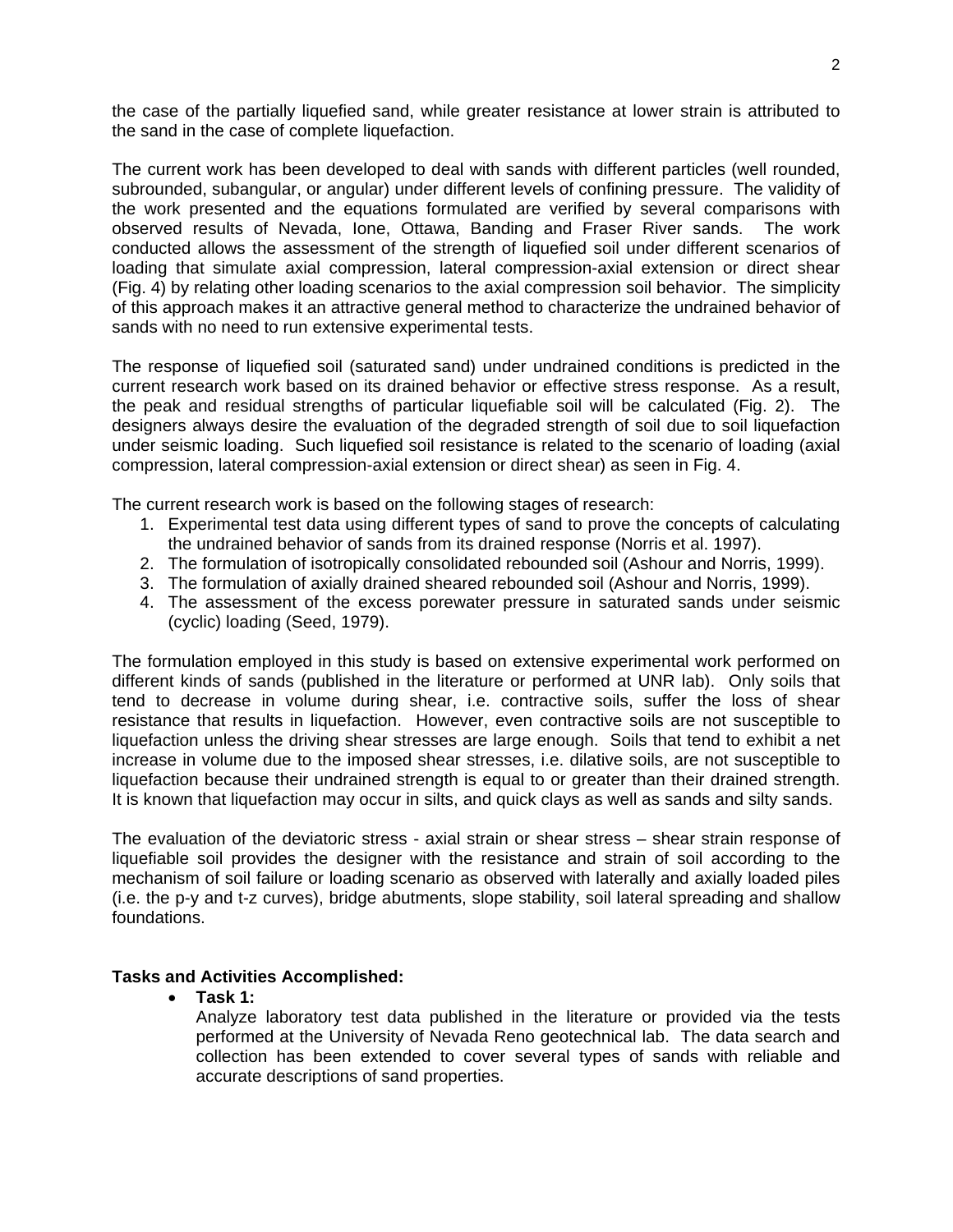• **Task 2:** 

Upgrade and modify the formulations developed by Ashour and Norris (the project PIs) to account for the effect of fines on the undrained behavior of liquefiable soils. Such work has required the modification of the previously developed formulations for

- 1. Isotropically consolidated-rebounded sand
- 2. Isotropically consolidated sand under axial compression loading

# • **Task 3:**

Assess the combined excess water pressure induced by the earthquake (free-field) and the induced or applied deviatoric stress (near-field post earthquake loading).

• **Task 4:** 

Develop a relationship between different loading scenarios to predict the steady state strength of a liquefied sand based on its drained behavior under axial compression loading.

• **Task 5:** 

Building a computer code (program) with graphics user interface to facilitate the data entry and the plotting of results.

Data required to implement the technique developed:

- Peak ground acceleration ( $a<sub>max</sub>$ ) and the magnitude of the earthquake to evaluate the excess porewater pressure  $(R<sub>u</sub>)$  induced by cyclic loading (Seed et al. 1983).
- Soil properties:

 Effective unit weight of soil (N1)60 (or Relative density, Dr) Angle of internal friction  $(\varphi)$  Particle shape or roundness (ρ) Percentage of fines (passing the # 200 sieve) Drained axial compression strain at 50% strength,  $\varepsilon_{50}$  (%) Uniformity coefficient (Cu)

• **Task 6:** 

Verify/validity the developed technique based on available data from task 1.

## **References:**

- Ashour, M. and Norris, G. (1999). "Liquefaction and undrained response evaluation of sands from drained formulation." Journal of Geotechnical and Geoenvironmental Engineering, ASCE, Vol. 125, No. 8, pp. 649-658.
- Norris, G., Siddharthan, R., Zafir, Z., and Madhu, R. (1997). "Liquefaction and residual strength of sands from drained triaxial tests." Journal of Geotechnical Engineering, ASCE, Vol. 123, No. 3, pp. 220-228
- Seed, H. B. (1979). "Considerations in the earthquake-resistance design of earth and rockfill dams." Geotechnique 29, No. 3, pp. 215-263.
- Seed, R. B. and Harder, L. F. (1990). "SPT-based analysis of cyclic pore pressure generation and undrained residual strength." H. Bolton Seed Memorial Symposium Proceedings, Vol. 2, BiTech Publishers Ltd, Vancouver, B. C., Canada
- Seed, H. B., Idriss, I.M. and Arango, I. (1983). "Evaluation of liquefaction potential using field performance data." Journal of Geotechnical Division, ASCE, Vol. 109, No. 3, pp. 458- 482.